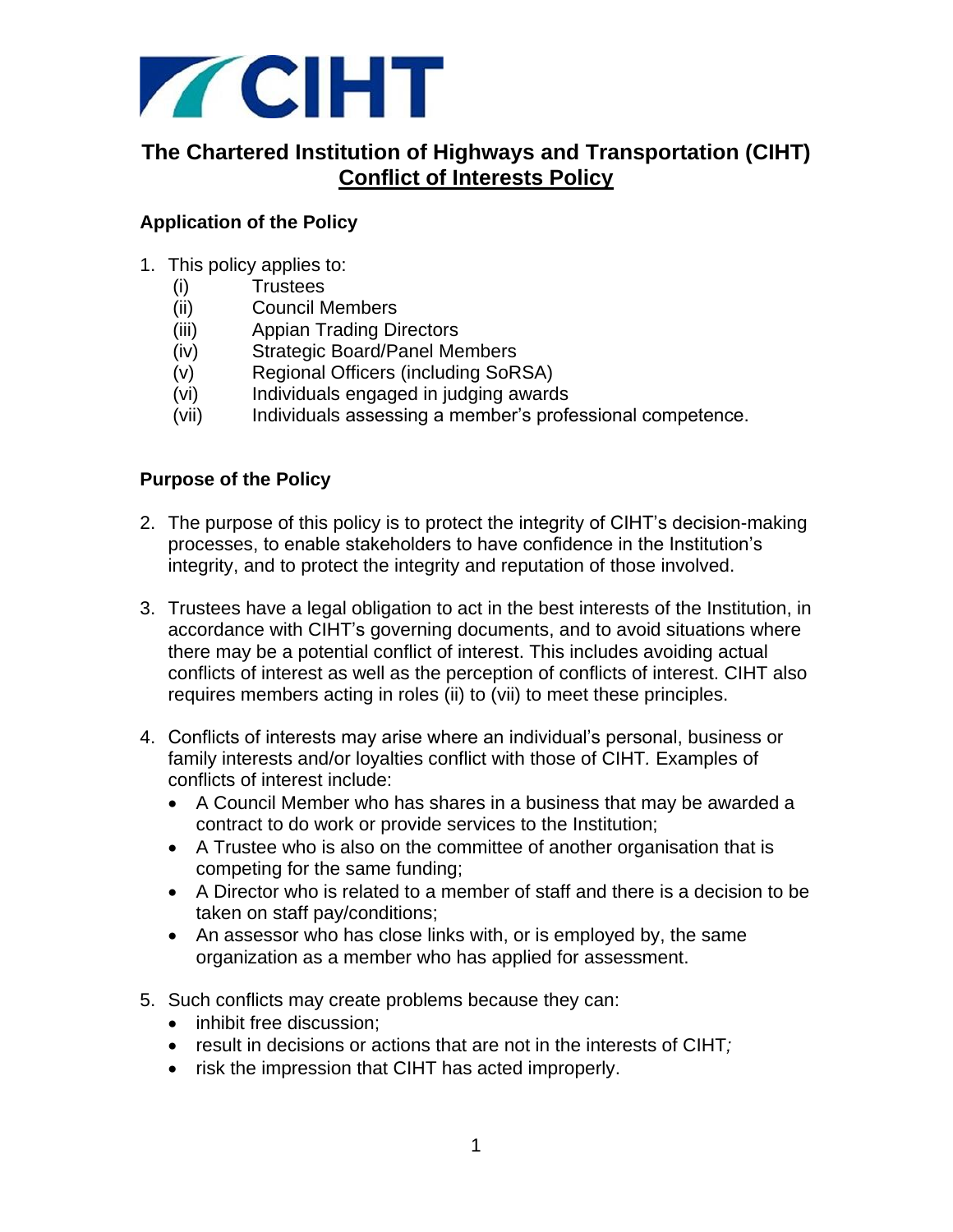

### **Declaration of Interests**

- 6. Upon appointment, members in roles (i) to (vii) are asked to make a full, written disclosure of interests, such as relationships and posts held, that could potentially result in a conflict of interest. A Declaration of Interests form is provided for this purpose, listing the types of interest to be declared. This will be kept on file and reviewed annually, and also when any changes occur. Annual reviews should take into account any gifts or hospitality received in connection with that member's role in CIHT*.* It is the responsibility of members to ensure that their declaration is kept up to date. If members are not sure what to declare, they should presume to err on the side of caution. The Chief Executive or the Director of Corporate & Business Services are available for confidential guidance.
- 7. The Register of Interests is also to be used to record all gifts and hospitality received from external bodies. This will not be expected to include hospitality offered by branches in carrying out their responsibilities (e.g. in attending branch dinners). Interests and gifts will be recorded on the charity's Register of Interests, which will be maintained by the Director of Corporate & Business Services. The register will be available on request for inspection and its existence published on the CIHT website.
- 8. Trustees/Members/Directors should declare any actual or potential conflicts of interest at the beginning of each meeting. This will be recorded in the minutes of that meeting.
- 9. All payments or benefits in kind to trustees will be reported in the charity's accounts and annual report, with amounts for each trustee listed for the year in question.
- 10.Before each assessment session, assessors are sent a list of members who have applied for assessment and are required to inform CIHT immediately if they have a conflict of interest in relation to any of the members listed to ensure that they are not allocated as an assessor for that member.

#### **Data Protection**

11.The information provided will be processed in accordance with data protection principles as set out in the Data Protection Act 1998 and the general data protection regulation (GDPR). Data will be processed only to ensure that members in roles (i) to (vii) act in the best interests of CIHT. The information provided will not be used for any other purpose.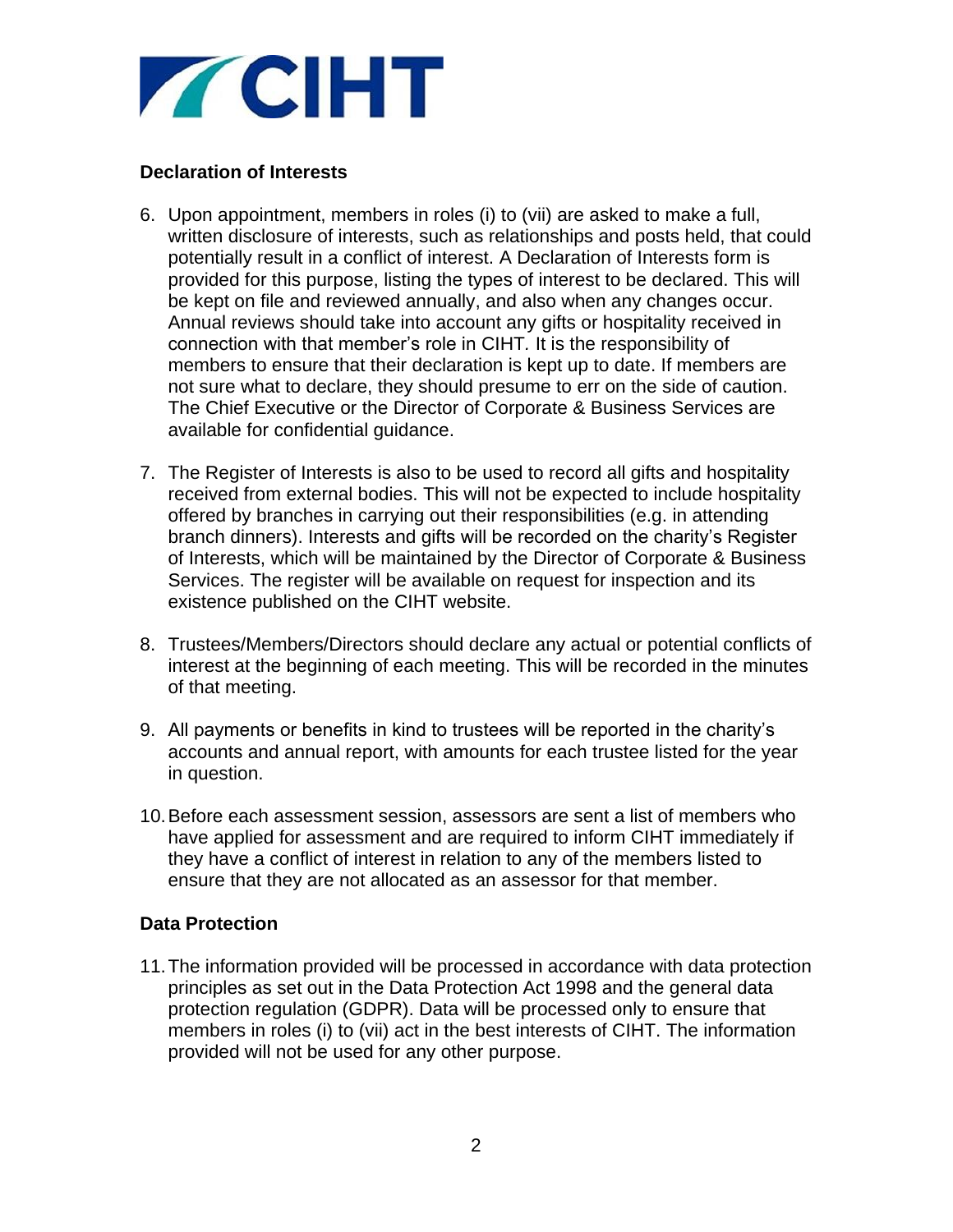

### **Decisions taken where a Trustee/Council Member/Director has an Interest**

- 12.In the event of the Board of Trustees, Council, a Strategic Board or Panel having to decide upon a matter in which a member in roles (i) to (v) has an interest, all decisions will be made by vote, with a simple majority required. A quorum must be present for the discussion and decision; interested parties will not be counted when deciding whether the meeting is quorate. Members declaring an interest in a business item may not vote on matters affecting their own interests and should be asked to retire from the meeting for the duration of the discussion. All decisions under a conflict of interest will be recorded by minute taker and reported in the minutes of the meeting. The report will record:
	- the nature and extent of the conflict
	- which members were affected
	- an outline of the discussion
	- the actions taken to manage the conflict
- 13.Where a member benefits from the decision, this will be reported in the annual report and accounts in accordance with the current Charities SORP.
- 14.The Charity Commission may be asked to authorise decisions in advance if:
	- $\bullet$  it is going to involve any benefit to a member in roles (i) to (v) that hasn't already been authorised
	- the conflict of interest is serious but there's no alternative way forward that will remove it
	- most or all of the members involved share the conflict of interest

# **Managing Contracts**

15.If there is a conflict of interest, members in roles (i) to (v) must not be involved in managing or monitoring a contract in which they have an interest. Monitoring arrangements for such contracts will include provisions for an independent challenge of bills and invoices, and termination of the contract if the relationship is unsatisfactory.

#### **Failure to disclose conflicts of interest**

16.Where members don't identify or properly respond to a conflict of interest, there can be serious consequences for the affected individual(s), the Institution, and public trust and confidence in charities generally. Where members in roles (i) to (vii) have acted outside the terms of the Institution's governing document or the law, their decision may not be valid. It could be challenged by the Charity Commission or by an interested party/stakeholder.